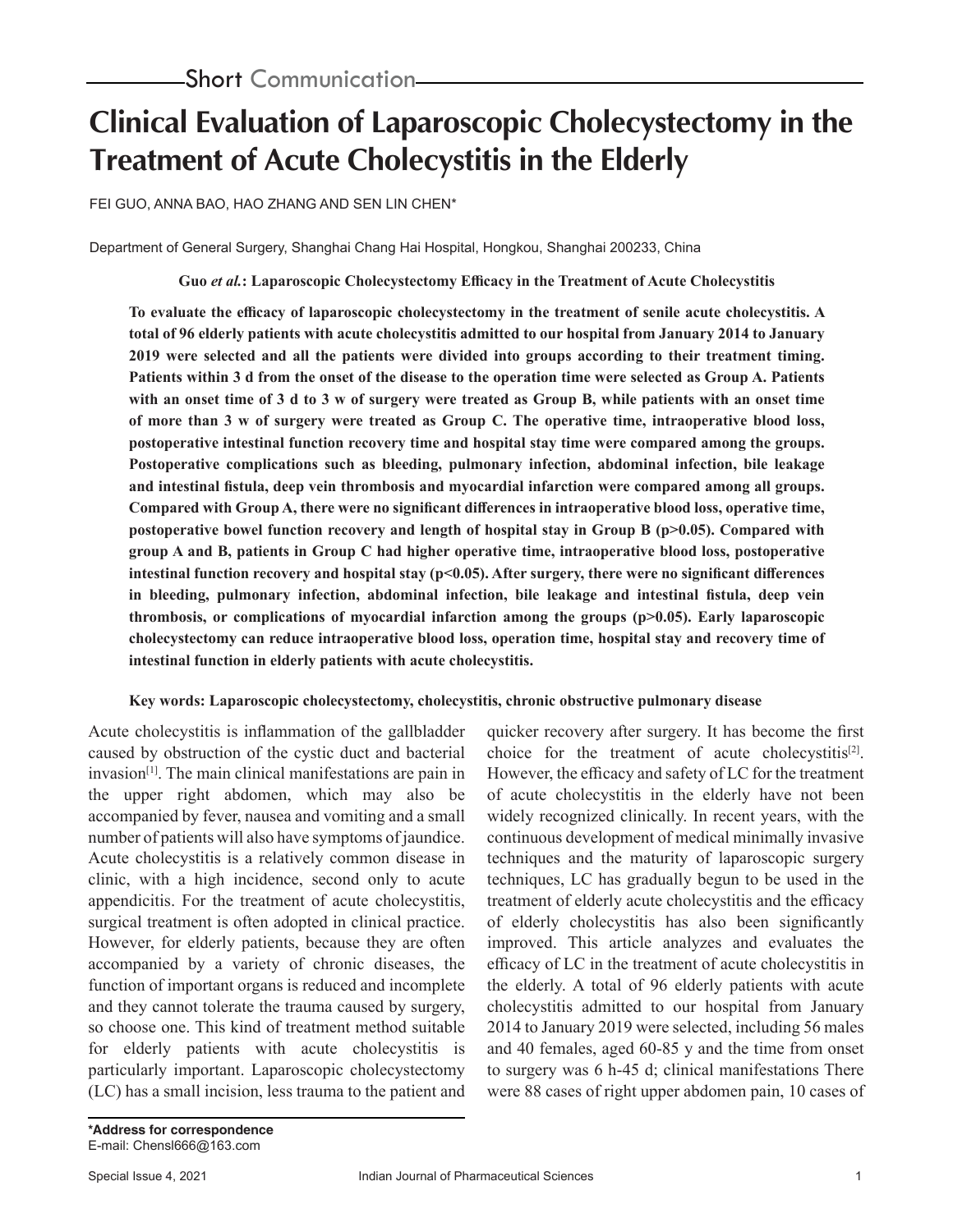fever, 28 cases of nausea and vomiting and 10 cases of skin and sclera. Among them, 40 cases had other diseases, including 12 cases of diabetes, 8 cases of essential hypertension, 10 cases of chronic obstructive pulmonary disease and 10 cases of other diseases. All patients were divided into early operation group (within 3 d), delayed operation group (3 d to 3 w) and elective operation group (over 3 w) according to the time from onset to operation, with 32 cases in each group. All patients had perfect preoperative preparations, except for choledocholithiasis by routine Magnetic resonance cholangio-pancreatography (MRCP) examination. The patients and their family members were informed of this study and they had all signed an informed consent form. Inclusion criteria-Complete clinical data; No history of abdominal surgery; Can tolerate surgery; No history of mental illness; No severe liver or kidney or other organ insufficiency. Exclusion criteria-Those with coagulation dysfunction and bleeding tendency; Severe heart and lung insufficiency; Severe autoimmune diseases; Acute cholangitis; Treatment compliance poor; Those with severe tumors or combined cancers. Before performing LC, the patient will be intubated with general anesthesia,  $CO_2$  pneumoperitoneum is established to maintain proper pressure and the "threehole method" is used to insert laparoscope to explore the abdominal cavity. If the gallbladder tension is too large during the operation, it will be reduced first. Pressure, blunt, sharp combined anatomy of the Calot triangle to expose the cystic duct and common bile duct and remove the gallbladder. The gallbladder bed is treated with electrocoagulation to stop bleeding and the surgical area is flushed and sucked clean. If the patient's inflammation is more serious, an abdominal drainage tube should be placed, or for more severe cases, intraoperative frozen section pathology should be performed if necessary and anti-infection treatment should be actively carried out. After the operation, the patient's vital signs were monitored and the drainage condition was observed. Surgery status-The operation time, intraoperative blood loss, postoperative bowel function recovery time and hospital stay were calculated for each group of patients. Complications-Postoperative bleeding, pulmonary infection, incision and abdominal cavity infection, bile leakage and intestinal fistula, deep vein thrombosis and myocardial infarction were counted in each group of patients. Statistical package for the social sciences (SPSS) 22.0 statistical software was used to analyze the data. Among them, the measurement data conforming to the normal distribution are represented by the mean $\pm$ standard deviation ( $\bar{x} \pm s$ ),

the comparison between groups is by t test; the count data is represented by the number of cases (n) or percentage (%) and the data comparison is by the  $\chi^2$ test. When  $p<0.05$ , the difference is statistically significant. Comparing the gender, average age, course of body mass index (BMI), clinical manifestations, and other types of diseases in each group of patients, there were no significant differences and no statistical significance  $(p>0.05)$ . Comparability between groups shown in Table 1. Comparing the operation conditions of each group, the results showed that there was no significant difference in the operation time, intraoperative blood loss, postoperative bowel function recovery time and hospital stay in Group A and Group B and it was not statistically significant  $(p>0.05)$ ; However, the operation time, intraoperative blood loss, postoperative bowel function recovery time and hospital stay in Group C were significantly higher than those in Groups A and B. The differences were statistically significant ( $p<0.05$ ). shown in Table 2. Comparing the postoperative complications of bleeding, lung infection, incision and abdominal cavity infection, bile leakage and intestinal fistula, deep vein thrombosis and myocardial infarction in each group of patients, it was found that there were no significant differences in the complications of patients in each group. It is not statistically shown in Table 3. Acute cholecystitis mainly occurs with local edema, inflammation, hemorrhage and other histopathological changes, which can easily cause adhesion of the gallbladder and surrounding tissues<sup>[3]</sup>. Acute onset and rapid development of the disease. If acute cholecystitis is not controlled in time and effectively, it will often cause cystic duct obstruction. At this time, the patient's condition worsens and will show high fever, severe right upper abdominal pain, gallbladder effusion and empyema, if the condition is further in development, then gallbladder necrosis, perforation, gallbladder duodenal fistula, jejunal fistula, gallbladder biliary fistula, complicated acute pancreatitis and other symptoms will appear, which will threaten the life of patients<sup>[4]</sup>. As for elderly patients, as they grow older, their physiological functions decline, their immunity is reduced, the body's emergency response time to inflammation is long, symptoms and signs are lighter than pathological changes and are often associated with various chronic diseases. The patient's condition progresses faster and the fatality rate is higher<sup>[5]</sup>. Clinically, the traditional treatment of acute cholecystitis is mainly open surgery for cholecystectomy or gallbladder fistula, which brings greater trauma to the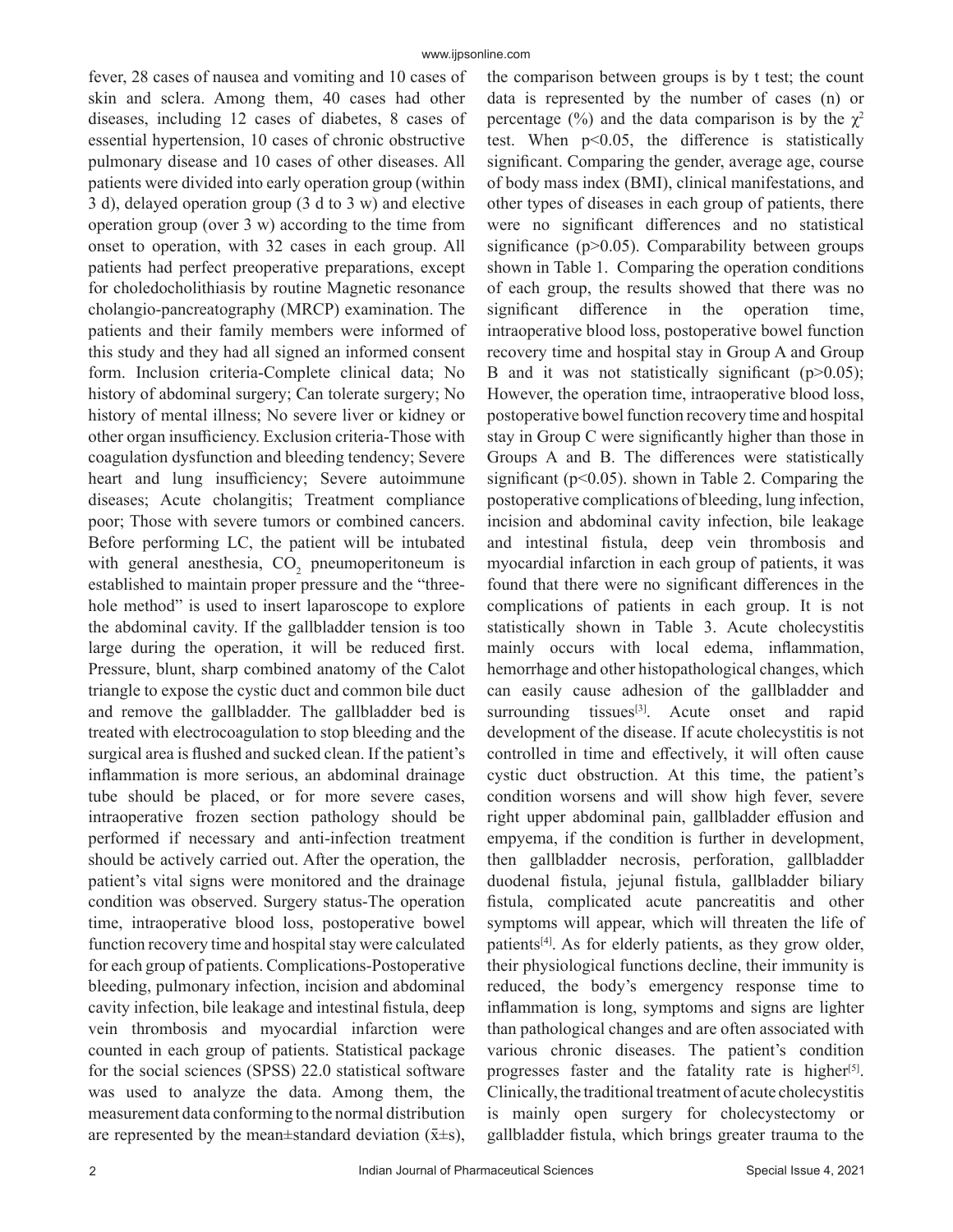patient. However, the elderly patients have poor physical fitness, slow recovery and prone to complications. It is suitable for the treatment of acute cholecystitis in the elderly. In recent years, with the advancement and development of minimally invasive technology, LC has been used clinically to replace the previous open surgery and become the standard surgical procedure for the treatment of acute cholecystitis. It has been widely used in the treatment of elderly patients with acute cholecystitis. The timing of LC surgery will have a certain impact on the patient's therapeutic effect. Although the tissue is fragile within 72 h of the patient's onset, the patient's anatomical level is clear at this time, the adhesions around the gallbladder are not dense and the separation is easier, so the best effect of LC is within 72 h of the patient's onset. However, studies have shown that only focusing on the timing of surgery is not objective enough for the success of the operation. The key to the success of LC surgery is the correct handling of the Calot triangle anatomy. If it is not handled properly, it may cause damage to the patient's extrahepatic bile duct. When performing LC surgery, you should pay attention to carefully observe the "threetube" structural relationship, that is, the relationship between the cystic duct, the common bile duct and the gallbladder blood vessels, close to the gallbladder and use a suction device to "push, pull and suck" during the operation to help reveal the Calot triangle of the gallbladder and anatomy is essential<sup>[6]</sup>. When the gallbladder bed oozes too much blood, it can be compressed with hot saline gauze and the gallbladder bed can be treated with electrocoagulation to stop the bleeding. The operator should take precautions for any accidents before the operation to ensure the smooth progress of the operation<sup>[7]</sup>. Scholars such as Umemura  $A^{[8]}$  found that LC is not only effective in the treatment of patients with acute cholecystitis, but also can improve the immune function of patients. In the study of Kowalewski and other scholars[9], it was found that LC can significantly improve the condition of acute cholecystitis in the elderly and improve the quality of life. In the study of Lockhart and other scholars<sup>[10]</sup>, it was found that for patients with acute cholecystitis, the sooner the operation is performed, the better the effect is. In the research of Matsui et al.<sup>[11]</sup> scholars also found that performing LC at each stage of the onset of patients had no significant effect on the incidence of intraoperative complications. In the above studies, it was found that the intraoperative blood loss, hospitalization time, operation time and intraoperative bowel function recovery time of Group C patients were significantly higher than those of Groups A and B, which indicates that early laparoscopic surgery, can benefit patients with acute cholecystitis of postoperative recovery. However, in the above mentioned study, it was also found that there were no significant differences in the postoperative complications of the three groups of patients, which indicates that the choice of surgical timing has no significant effect on the incidence of intraoperative complications. This is consistent with the results of many scholars mentioned above and the incidence of intraoperative complications in each group of patients is low. This may be related to LC's ability to effectively distinguish the cystic duct and gallbladder blood vessels. This is similar to the results of Pucher *et al.*[12] scholars. In summary, it is more reasonable and sensible to implement LC treatment as soon as possible for elderly patients with acute cholecystitis once the diagnosis is clear and proper preoperative preparations are perfected.

| Group                   |                                          | A Group $(n=32)$  | B Group $(n=32)$  | C Group $(n=32)$  |
|-------------------------|------------------------------------------|-------------------|-------------------|-------------------|
| Gender (example)        | male                                     | 18                | 20                | 18                |
|                         | Female                                   | 14                | 12                | 14                |
| Average age (y)         |                                          | $65.12 \pm 10.89$ | $65.26 \pm 10.59$ | $65.06 \pm 10.51$ |
| BMI $(kg/m2)$           |                                          | $22.48 \pm 2.64$  | $22.49 \pm 2.03$  | $22.79 \pm 2.03$  |
| Clinical manifestations | bellyache                                | 31                | 28                | 29                |
|                         | fever                                    | 4                 |                   | 4                 |
|                         | sick and vomit                           |                   | 12                |                   |
|                         | Yellow sclera                            | 5                 |                   |                   |
| Types of complications  | diabetes                                 |                   |                   |                   |
|                         | Essential hypertension                   |                   | 4                 |                   |
|                         | Chronic obstructive<br>pulmonary disease | 4                 |                   | 4                 |
|                         | other illnesses                          | 4                 | 4                 |                   |